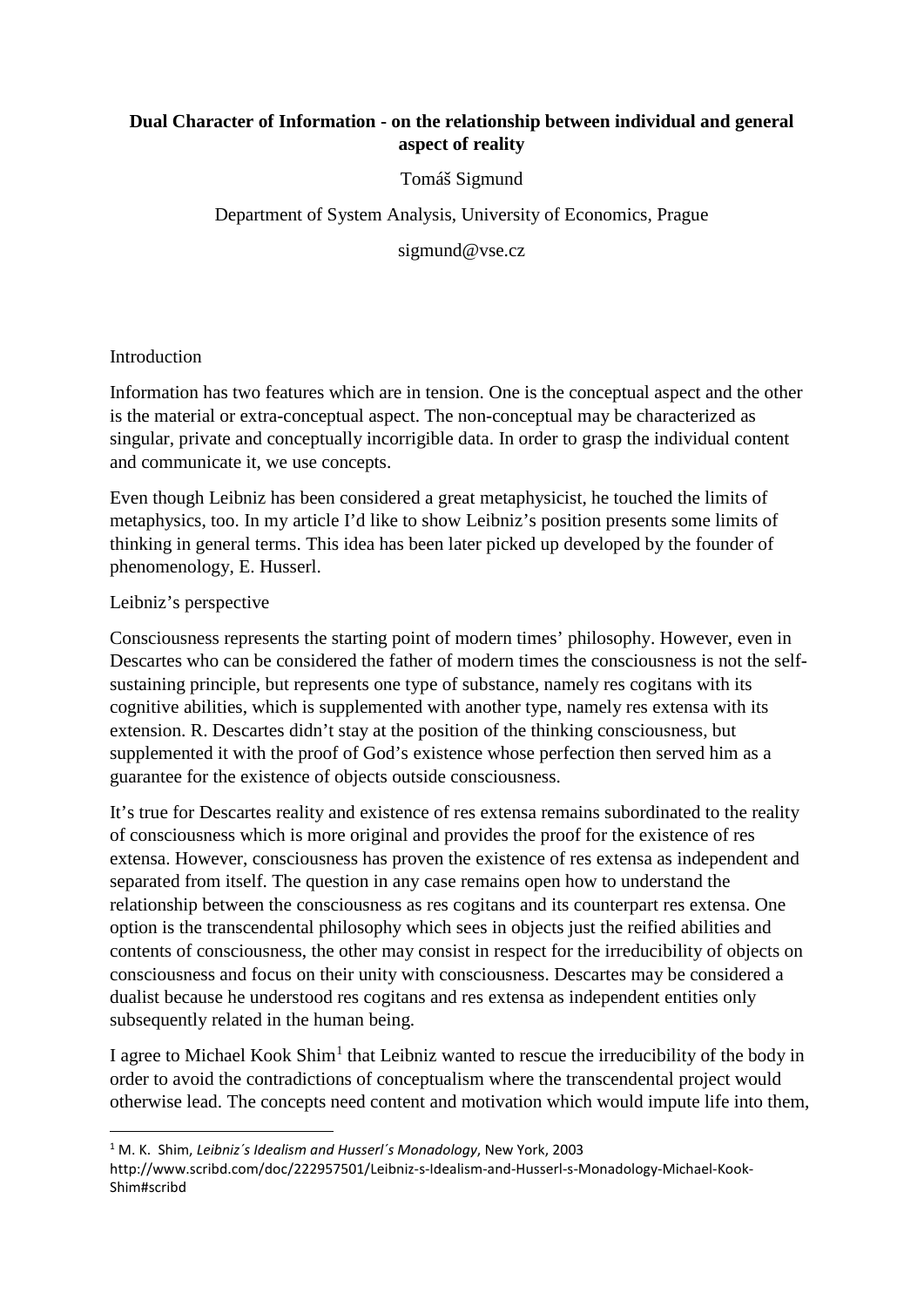otherwise they are too formal. On the other hand, he didn't accept the Cartesian dualistic solution either which has difficulties with the relationship between body and mind.

## Leibniz's substance

Leibniz adhered to the logical explanation of the world and stressed the idea of substance. He accepted the Aristotelian conception of substance. Aristotle in Categories puts substances in relation to propositions. Primary substances are not predictable of or attributable to anything else. So individuals are primary substances and qualities can be predicated of them, they are in a sense in or on them. However, this definition cannot be considered a full definition of a substance because an individual may be located in a location and so be attributed to a place. Because of such difficulties we may understand Aristotle in Categories to be giving some criteria or marks of a substance only. So substance can be a subject of predication, but not be predicable of anything else; is able to receive contrary predicates (in time); if it didn't exist, it would be impossible for anything else to exist.

Leibniz wasn't satisfied with characterizing God's substance as the universe, because it was just a limited conception of God for him. God contains all possibilities, not just the actual universe. In any case Leibniz saw created substances as dependent on God who created them, conserves them and continuously produces them. [2](#page-1-0) The independence of the substance is lost, but other criteria caracterizing the substance are kept. What is different in Leibniz from Aristotle is the differentiation of essential and accidental properties. For Leibniz the individual substances – called monads – have only essential properties, i.e. all properties the substance had, including those it had for a short period of its existence, are essential. The properties are part of the monad's nature and if they were different, the monad would be a different entity. It follows all predicates of a substance must be contained in its concept. (The monads also reflect the whole world - every monad from a different perspective.)

For Leibniz the notion of substance is one of the keys to the true philosophy.<sup>[3](#page-1-1)</sup> Everything consists for him of simple substances. Substances are in his opinion endowed with perception and appetition.

# Leibniz's logic

As we have seen substance can be analysed as a concept in the form of a proposition. From the logical perspective the situation is more complicated if we consider one can analyse categorical propositions from extensional or intensional perspective. This distinction refers to Frege's differentiation between sense (Sinn) – meaning in the intuitive sense - and meaning (Bedeutung) – object referred to. R. Carnap then suggested to replace the Frege's concepts of meaning and sense with extension and intension<sup>[4](#page-1-2)</sup>. The extension of an individual expression is the object for which it stands, the extension of a predicate is a function assigning truth value to objects for which the predicate is true and extension of a sentence is its truth value. Expressions are in this interpretation mapped on their extensions, names on individuals, predicates on sets of individuals and sentences on their truth value. Frege's sense was presented as the way in which the term presents its referent, but Carnap modified it and said

<span id="page-1-0"></span> <sup>2</sup> Irwin, T.,. *Aristotle's First Principles*, Oxford: Clarendon Press 1988, p. 66.

<span id="page-1-1"></span><sup>3</sup> G III 245/AG 286

<span id="page-1-2"></span><sup>4</sup> J. Peregrine: "Extensional vs. Intensional Logic", in: Dale Jacquette (ed.): *Handbook of the Philosophy of Science*. Volume 5: Philosophy of Logic, Elsevier 2006.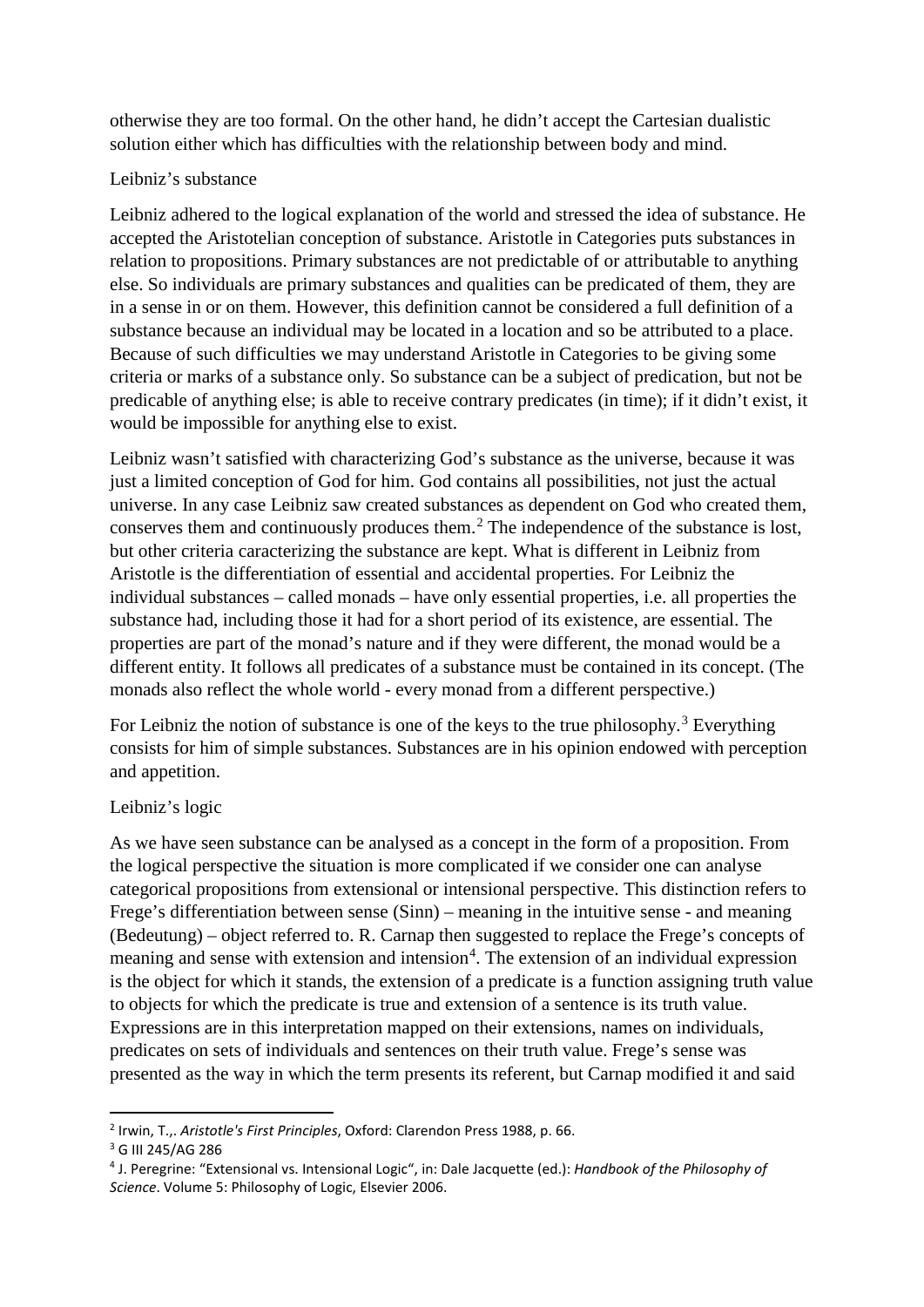that intension is what a term shares with the terms that are logically equivalent to it, i.e. their equivalence can be proven just by the laws of logic.

So extension is the referent of a term and the intension is the meaning or semantical aspect of the term which determines its extension. Carnap introduced  $1947<sup>5</sup>$  $1947<sup>5</sup>$  $1947<sup>5</sup>$  the concept of state description which shows some similarities with possible worlds. Thus he prepared the way for subsequent understanding of intension as the set of possible worlds in which the sentence or term is true.

It follows we can analyse sentences from the intensional or extensional point of view. As Shim[6](#page-2-1) suggests extensional propositions are appropriate for terms with universal and existential quantifiers. The quantity of the instances of the term is relevant which suggests existential import. In singular propositions the scope of an individual involves just one member and the extensional approach is less informative. And because Leibniz deals with individual substances the intensional approach is closer to his intentions. The intensional approach allows that subject contains the predicate. In a letter to Arnauld<sup>[7](#page-2-2)</sup> Leibniz states that "in every true affirmative proposition, whether necessary or contingent, universal or particular, the notion of the predicate is in some way included in that of the subject. Praedicatum inest subjecto; otherwise I do not know what truth is." Leibniz also used the principle of contradiction which states that a proposition cannot be true and false at the same time.[8](#page-2-3) The primary truths of Leibniz's metaphysical system are identities and all remaining truths are reduced to primary truths with the help of definitions. Another Leibniz's principle was the principle of sufficient reason which states that nothing is without a reason or that there is no effect without a cause. In Leibniz's view the principle of sufficient reason must follow from the principle that the predicate is contained in the subject because a truth without a reason means that in the proposition the predicate is not contained in the subject which is a violation of Leibniz's truth conception. Leibniz also used the principle of the identity of indiscernibles which is more controversial. Further Leibniz also applied the principle of continuity which means that nothing takes place suddenly and nature never makes leaps.<sup>[9](#page-2-4)</sup> This principle implies that there is an actual infinity in things.

In §8 of the Discourse on Metaphysics, Leibniz presents his classical picture, writing: "The nature of an individual substance or of a complete being is to have a notion so complete that it is sufficient to contain and to allow us to deduce from it all the predicates of the subject to which this notion is attributed."<sup>[10](#page-2-5)</sup> Each individual substance has a complete individual concept which contains all its true past, present and future predicates. For Leibniz world is a collection of individual substances which are compossible – they don't contain any contradiction in their parts or properties. So the possible world is a set of compossible individuals with some laws of nature. The actual world is a set of things brought into existence by God because it is the greatest in goodness, reality and perfection.

- <span id="page-2-2"></span>
- <span id="page-2-3"></span><sup>8</sup> G VI 355/AG 321
- <span id="page-2-4"></span><sup>9</sup> A VI vi 56/RB 56

<span id="page-2-0"></span> <sup>5</sup> R. Carnap: *Meaning and Necessity*, Chicago 1947.

<span id="page-2-1"></span> $<sup>6</sup>$  Shim, op. cit.<br> $<sup>7</sup>$  G II 56/L 337</sup></sup>

<span id="page-2-5"></span><sup>10</sup> A VI iv 1540/AG 41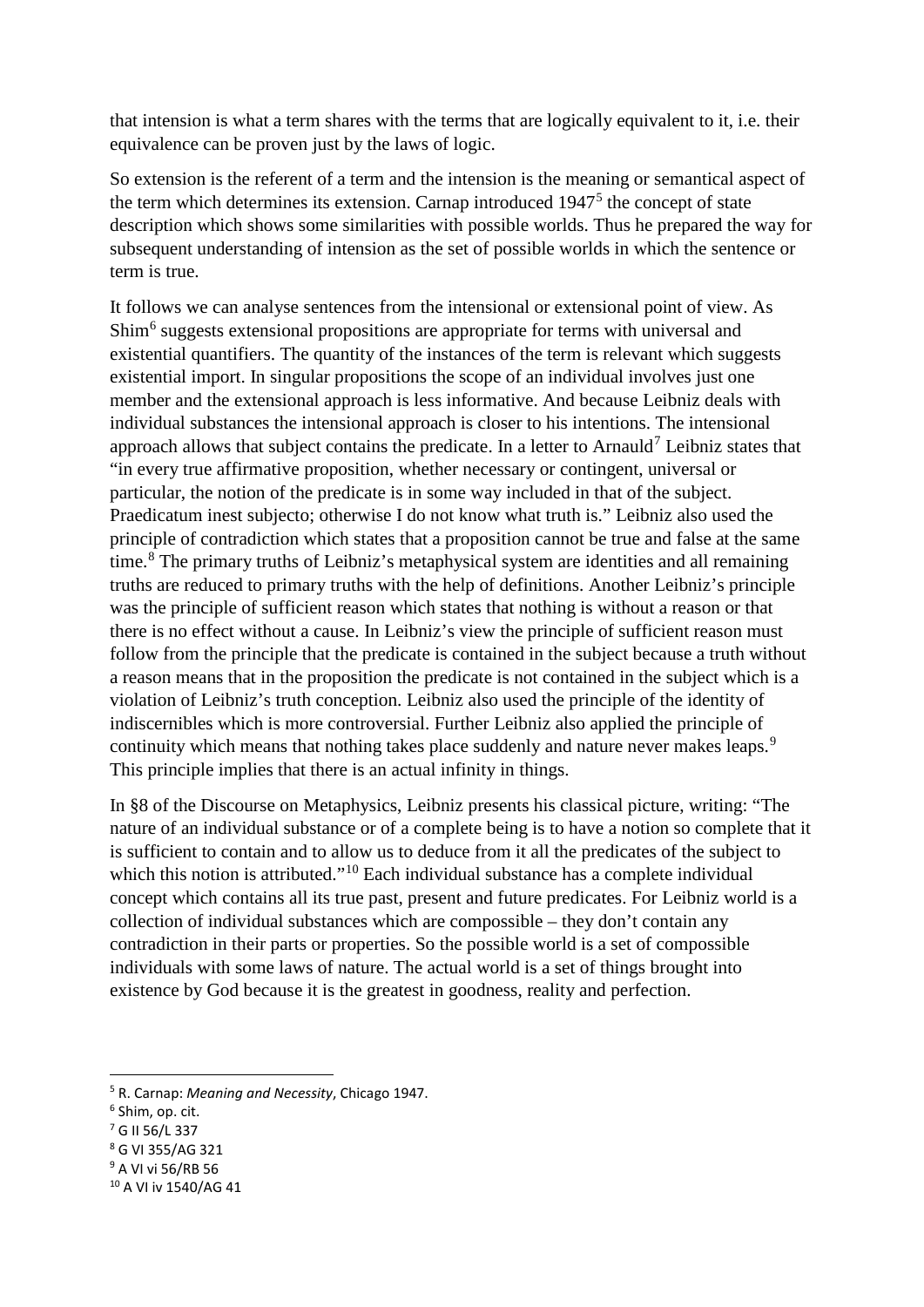That were some important features of Leibniz's conceptual picture of the world. But Leibniz has to add something more to his concepts. According to  $Shim<sup>11</sup>$  $Shim<sup>11</sup>$  $Shim<sup>11</sup>$  conceptualist metaphysics may specify the formal conditions for the actualization of the best of all possible worlds, but cannot furnish the substantial "content" of that best of all possible worlds.

#### Concepts and existence

Russel<sup>[12](#page-3-1)</sup> objects to Leibniz the inconsistency between his main premise that every proposition has a subject and predicate and two minor premises that the ego is a substance and that perception yields knowledge of an external world. Russsel finds in this inconsistency the main objection to monadism. Shim<sup>[13](#page-3-2)</sup> doesn't think there is an inconsistency, but complementarity of the two opinions.

In Leibniz' letter to Arnauld from July  $1686<sup>14</sup>$  $1686<sup>14</sup>$  $1686<sup>14</sup>$  we can read: "Since God can form and does effectively form this complete concept, which encloses that which suffices to render the reason of all the phenomena that happen to me, this concept is thus possible, and the truly complete concept is what I call myself [Moy], in virtue of which all my predicates pertain [appartiennent] to me as their subject." Reason causes phenomena, but is not equal to them. Leibniz differentiates between the complete concept which contains what suffices to render the reason and the ego to which phenomena occur. Ego is not the complete concept because the complete concept pertains to the ego. The equivalence of the Ego and the complete concept should be interpreted just as the way of speaking.

God is "fount of all essence and of the existence of the rest."<sup>[15](#page-3-4)</sup> That God realizes what is conceptually inevitable is the exercise of God's will and substance as distinct from its concept. We must distinguish between the best of possible worlds as a mere possibility in God's mind and the best of possible world as actually existent. Identity of substances is determined by their concepts, but not the substances as such. Substances have some nonconceptual content which can be described as their tendency or inclination to exist. And this inclination is not necessary, but contingent.

Leibniz has two possibilities how to explain the difference between potentiality and actuality. The first one is based on the ontological proof of God's existence. Existence is a perfection and so God necessarily exists. The statement that what is logically possible can exist is guaranteed by God's existence. However, that God's essence includes existence implies that the inclusion of existence in essence does not violate the principle of non-contradiction. That is a circular answer as existence is a perfection because it is compatible and it is compatible because it is a perfection. The second possibility consists in the differentiation between concepts and God's will. The principle that the best of all possible worlds as the greatest number of compatible possibilities as determined by the principle of non-contradiction must exist is independent of God's will. God's will consists in the realization of the possibilities. Symptoms of this process are according to Shim<sup>[16](#page-3-5)</sup> phenomena, sensations, pleasure and

- <span id="page-3-2"></span> $13$  Shim, op. cit.<br> $14$  G II 53
- <span id="page-3-3"></span>
- <span id="page-3-4"></span><sup>15</sup> G VII 305

<span id="page-3-0"></span> <sup>11</sup> Shim, op. cit., p. 9

<span id="page-3-1"></span><sup>12</sup> B. Russell: *A Critical Exposition of the Philosophy of Leibniz*, London: Allen and Unwin, 1937, p. 4

<span id="page-3-5"></span><sup>16</sup> Shim, op. cit., p. 39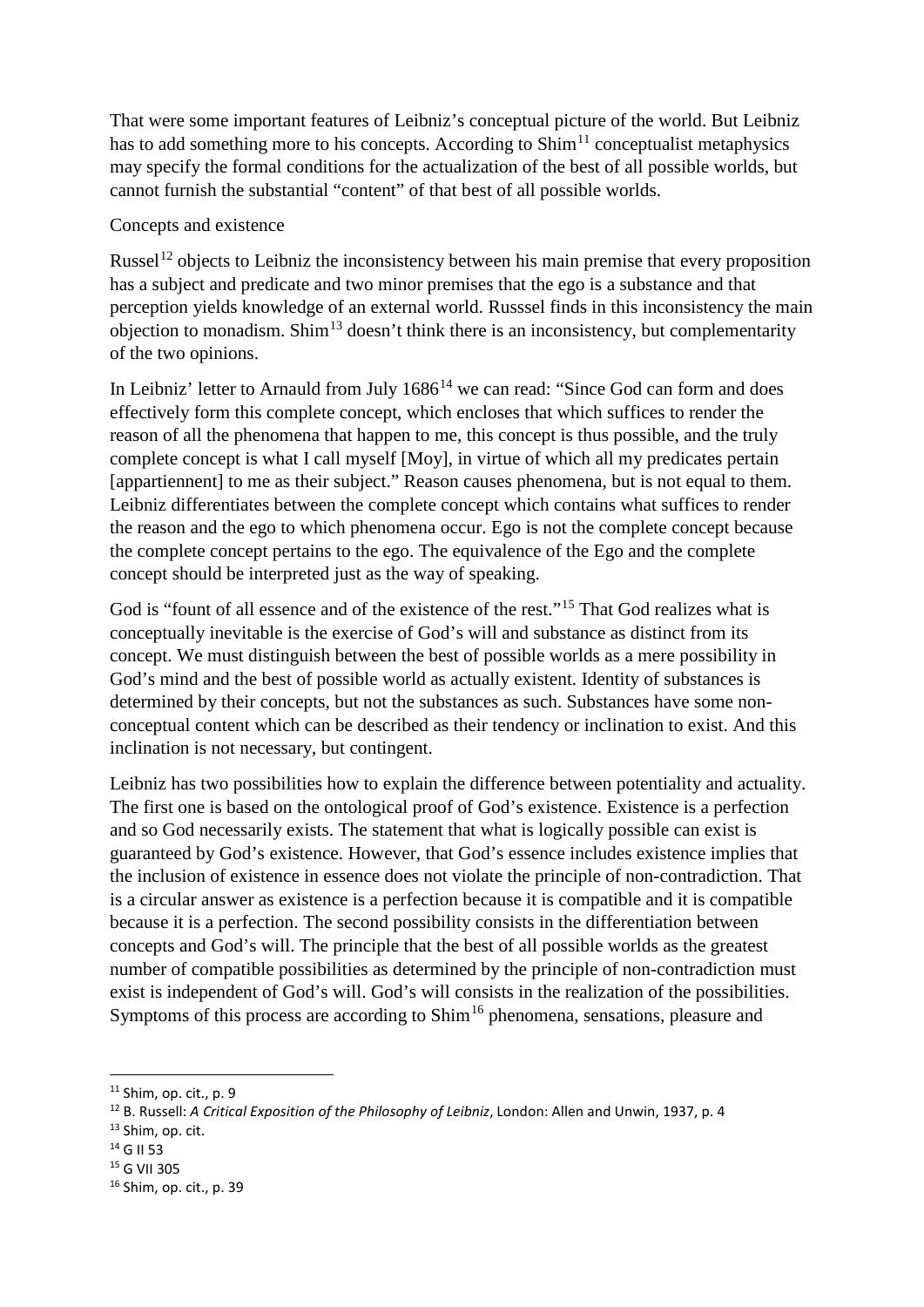displeasure, the spatiality and temporality of experience. Appetition also belongs into this category.

The consequence of conceptualism is a coherence theory of truth. But why does Leibniz need God as a reason of the world's existence despite the world's logical independence? Shim<sup>[17](#page-4-0)</sup> explains that what is logically possible exists if nothing hinders it from realization – just a contradictory logical possibility can hinder it. If the possibilities are mutually exclusive, the requirements of perfection decide so that the greatest sum exists. Another obstacle may lie in the incompossibility of the subject's predicates. The concept of a substance contains the concept of the predicate and any predicate contained in the subject is a reason for the concept of another predicate ascribed to the subject. So the compossibility of the substance can be analysed in terms of its predicates. Contingent propositions must be not only compossible, but also supported by other concepts of the universe. E.g. the unicorn is not ontologically supported by other substances of the universe. The logical possibilities are combined in the God's mind, some of them are however contradictory. How are they selected? The maximum cluster of possibilities should be the criterion for selection. That would imply no need for God to give substances existence. But God has a role in Leibniz's system.

All the logical possibilities have in Leibniz's opinion a tendency to existence. And that tendency is the answer to the question how does God bring things into existence and that justifies referring to him as a guarantee for the existence of the world. He gives them the tendency and decides which will be realized. The logical possibility has a tendency toward existence, towards actuality. From the logical perspective logically possible precedes existence, from the epistemological perspective what actually exists precedes the possible and the principle of non-contradiction.

For Leibniz only God exists necessarily and from him contingent existence may be derived. God's essence is the reason for his existence. Contingent contents must have external reasons for their existence. Existence can't be understood as a predicate because it wouldn't be possible to distinguish the real from the possible, it must be something not conceptual. God must choose the best of possible worlds, but the tendency is not conceptually determined, is contingent and God is then the cause of existence. His will plays the role not in whether something possible would exist, but in how it would exist or that it would exist. Existence is not something conceptual.

In Leibniz we must distinguish concepts and ideas. Concept is the idea in the Cartesian objective sense. An idea is understood in the Cartesian formal sense as objects of intellectual ideas gained in reflection and it includes being, unity, substance, duration, change, action, perception, pleasure<sup>[18](#page-4-1)</sup>, one, same, reasoning<sup>[19](#page-4-2)</sup>, existence and power<sup>[20](#page-4-3)</sup>, and relations<sup>[21](#page-4-4)</sup>. These ideas are primitive and cannot be reduced into more primitive concepts or deduced from anything. They refer to reasons outside the world. They are used to accompany other ideas in higher order definitions. Other extra-conceptual entities are secondary qualities which are

<span id="page-4-2"></span><sup>19</sup> Ibid., p. 111

<span id="page-4-0"></span> <sup>17</sup> Shim, op. cit., p. 78

<span id="page-4-1"></span><sup>18</sup> Nouveaux essais, p. 51

<span id="page-4-3"></span><sup>20</sup> Ibid, p. 129

<span id="page-4-4"></span><sup>21</sup> G VI 502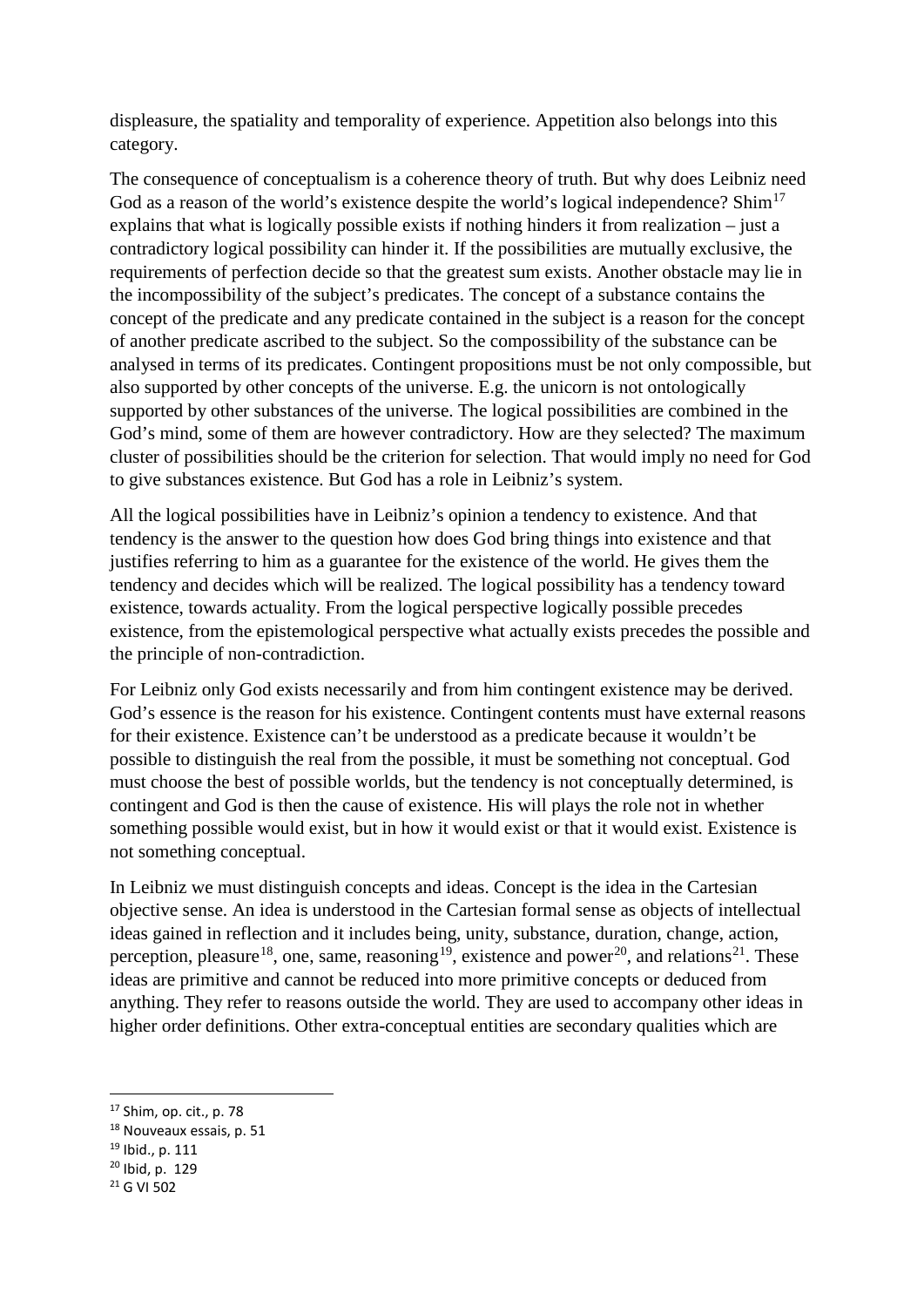confused as they can't be explained or reduced to anything else and can be get by acquaintance only.

## Body

Body is important in the perception of extra-conceptual qualities. In the Nouveaux essais, Leibniz repeatedly insists: "every Spirit, every soul, every created simple substance is always united with a body and that no soul is ever entirely without one; … no soul—human or otherwise— is ever without some body".<sup>[22](#page-5-0)</sup> Through body I learn about the extra-conceptual content to which concepts are then applied.

### Husserl's phenomenology

Husserl can in Shim's view<sup>[23](#page-5-1)</sup> mean in his categorical intuition something similar to Leibniz's objects of intellectual ideas when he says the conditions of possibility for categorical intuition are the same as conditions of possibility for objects of categorical intuition. This means the categories are both subjective and normative and objective. Husserl writes: "Kategorial geformte Gegenständlichkeit, das ist kein apophantischer Begriff, sondern ein ontologischer"[24.](#page-5-2) Husserl's formal ontology states the formal rules objects must fulfil, like it can't have two contradictory qualities at the same time, it must be identical to itself etc. However, objects in judgements are more than formal concepts, they have the quality of Gegenständlichkeit. Judgements are judgements about something. Husserl's ontology so differs from formal logic and mathematics. The rules of formal ontology must be used in judgements of a real actor which introduces subjective or psychological aspects into the area. For analysing the objective aspects of subjective mental processes Husserl suggests the process of Wesenserschauung – seeing the essences. The objective aspects of subjective mental processes allow communication.

Regarding Husserl's theory of intentionality or the process how content of the mind is constituted there is never an ideally formal type of intentionality achieved by concepts only. I only experience singular instances of intentionality. Even intentionality contains some aspects which come before predication and are not conceptual. Concepts are general, but intentionality is singular and that is why it needs something specific. This extra-conceptual aspect of intentionality are for Husserl the hyletic data. In every perception we intend more than is given and this discrepancy between judgements and actual perceptions confirms the conceptual and extra-conceptual content of consciousness. Hyletic data are meaningless and must be animated by some concepts.

The tension between specific allowed by the body which integrates us into the world and conceptual which is influenced by the intersubjective relations had effects on the development of phenomenology as well. Husserl has opened many new areas of research for which he was criticised or praised. One of the controversial topics in Husserl is his epoché which serves as a theoretical perspective in which the constitution of the world should be perceived. The problem with this perspective consists in the fact that the spectator is not inside, but outside

<span id="page-5-0"></span>22 RB 58

<span id="page-5-1"></span><sup>23</sup> Shim, op. cit.

<span id="page-5-2"></span><sup>&</sup>lt;sup>24</sup> FTL/Hua XVII 129